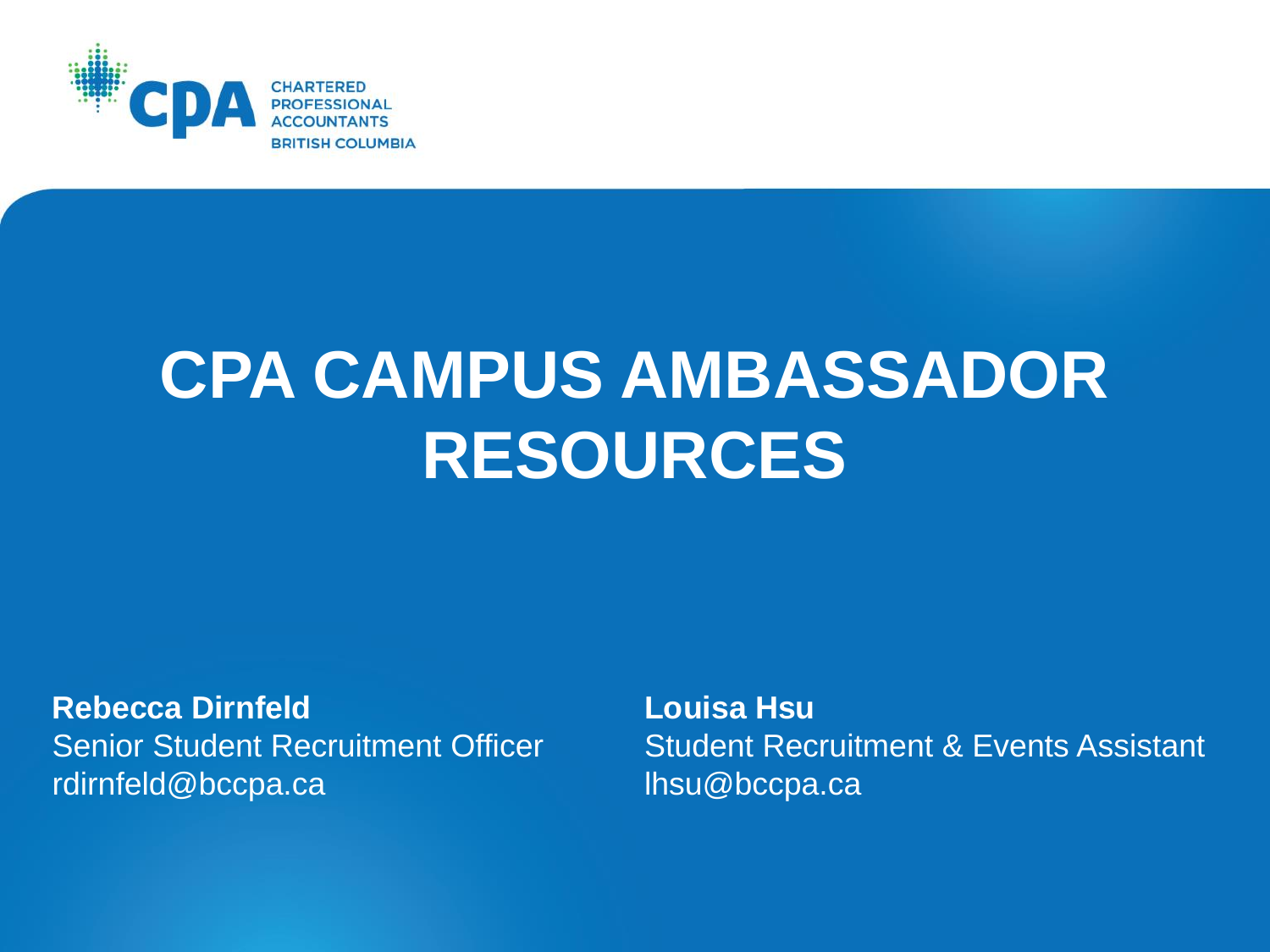### **WHAT IS CPABC?**

- $\triangleright$  CPABC is one of the largest professional organizations in the province
	- $\geq$  38,400 members in BC
	- $\triangleright$  7,100 students in BC
	- **► 220,000 Members in Canada**
- $\triangleright$  Responsible for:
	- $\triangleright$  The training and certification of CPA students
	- $\triangleright$  The regulation and professional development of CPAs
	- $\triangleright$  The protection of the public through its ethical standards and discipline process

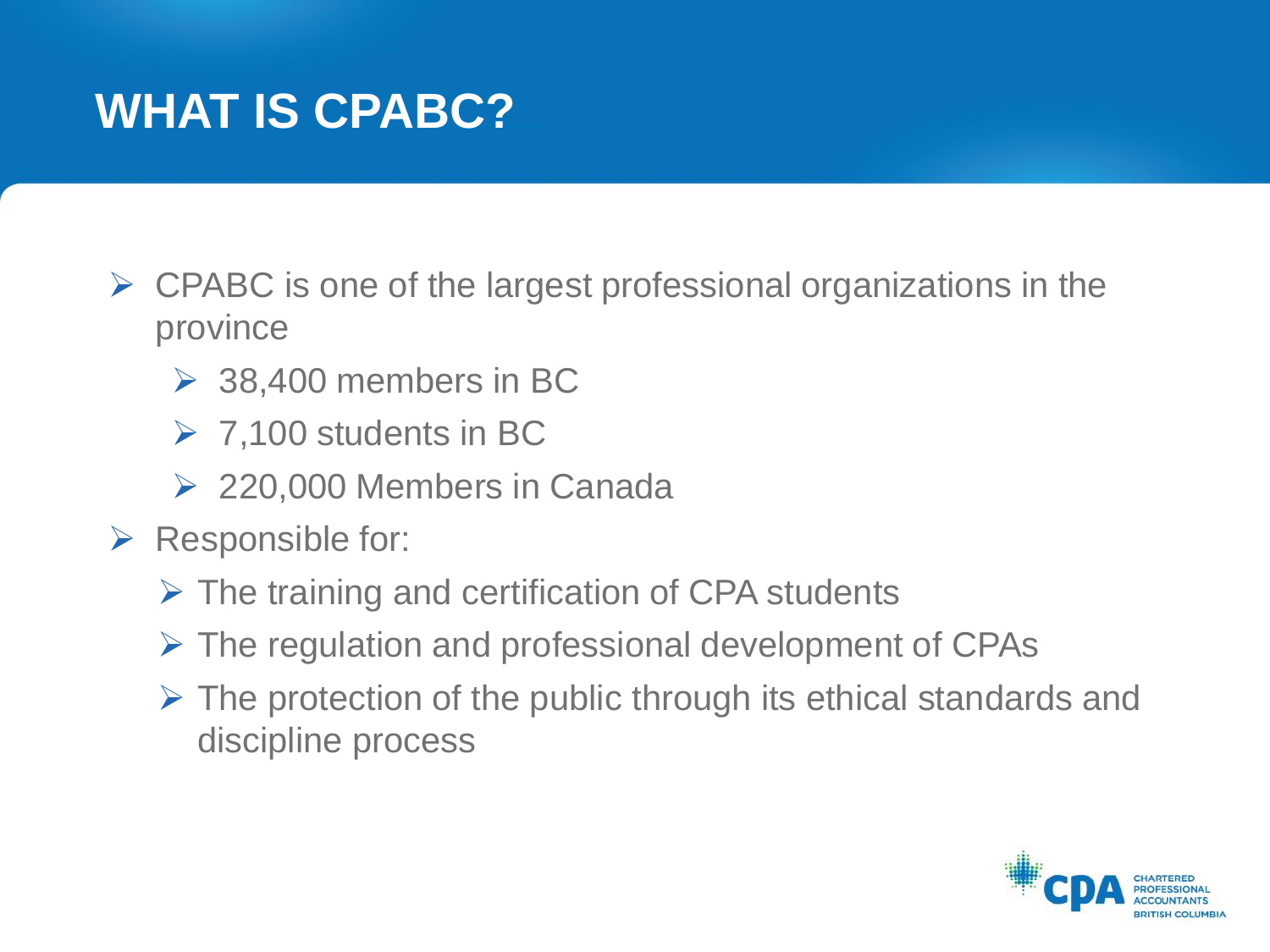### **WHAT DOES CPABC RECRUITMENT DO?**

- $\triangleright$  Promote the profession to potential students
- $\triangleright$  Educate the public and bring awareness to the CPA designation and steps to obtaining it
- $\triangleright$  Increase number of CPA members

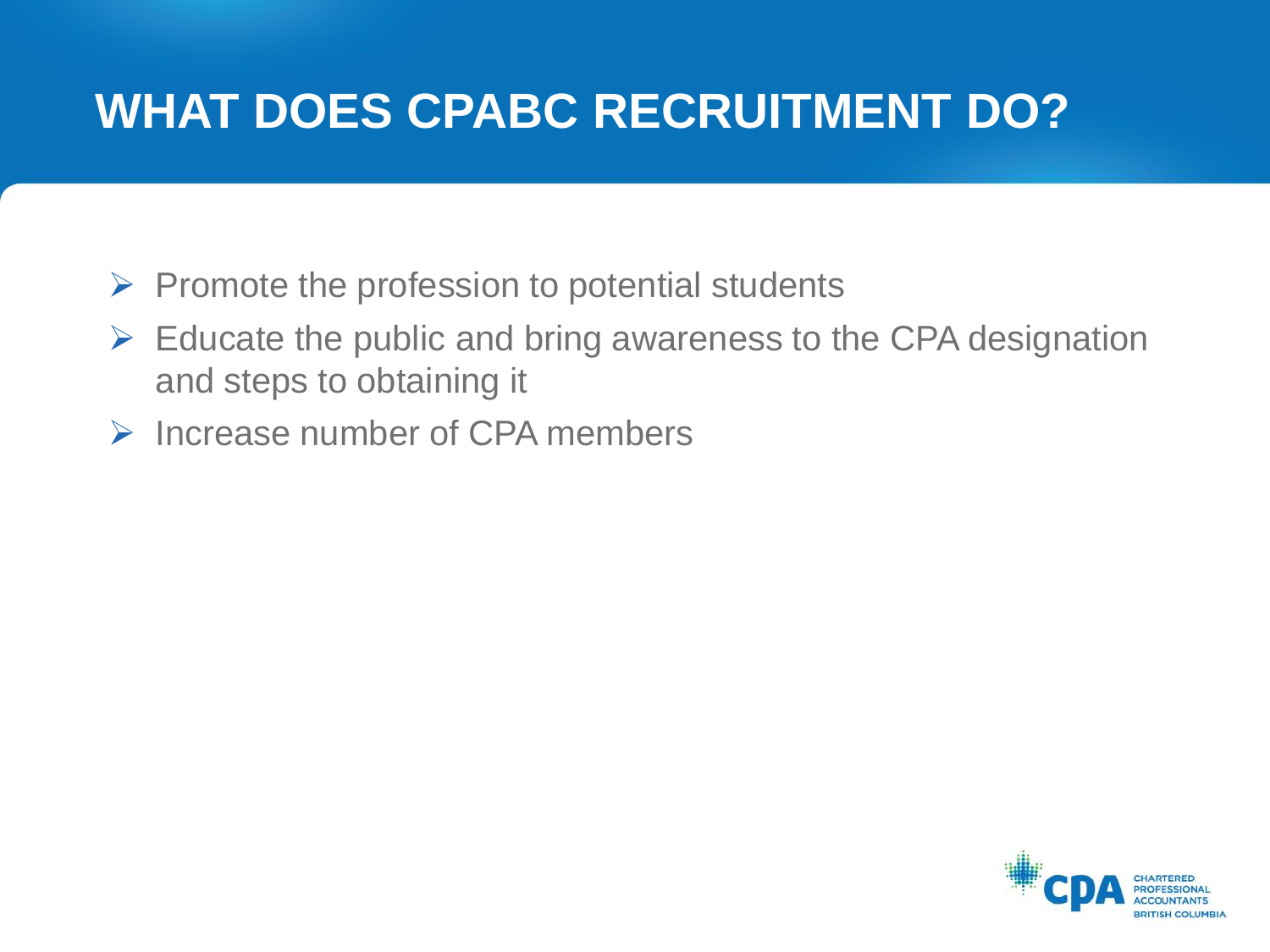

# **CPA PROFESSIONAL EDUCATION PROGRAM (CPA PEP)**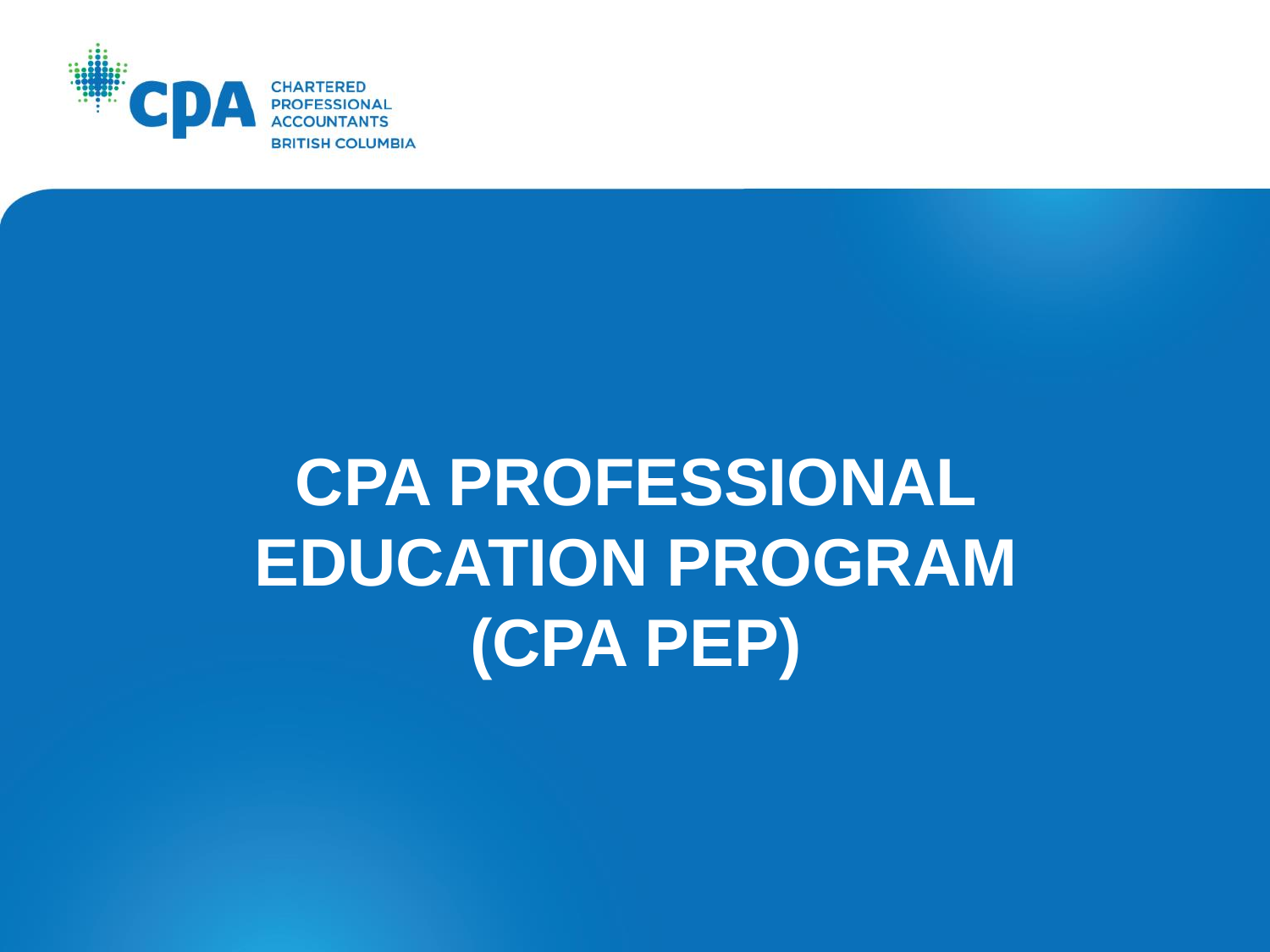### **CPA PEP OVERVIEW**



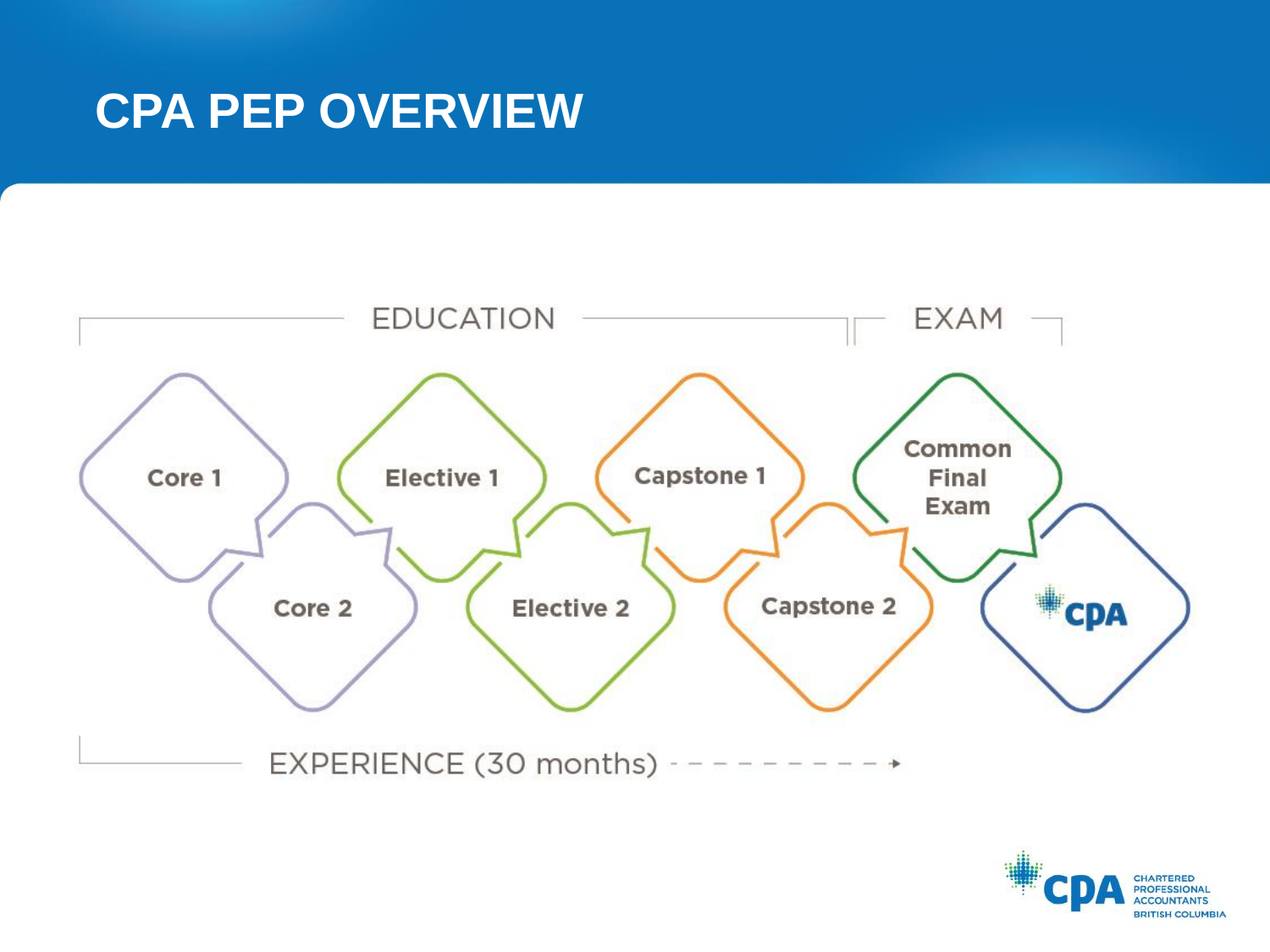### **ADMISSION REQUIREMENTS**

- Degree: In any area of study, Canadian or internationallyrecognized degrees accepted
- $\triangleright$  120-credit hours of post-secondary education
- $\triangleright$  Prerequisite courses: 14 prerequisite courses
- $\triangleright$  Good character and reputation

<https://www.bccpa.ca/become-a-cpa/admissions/>

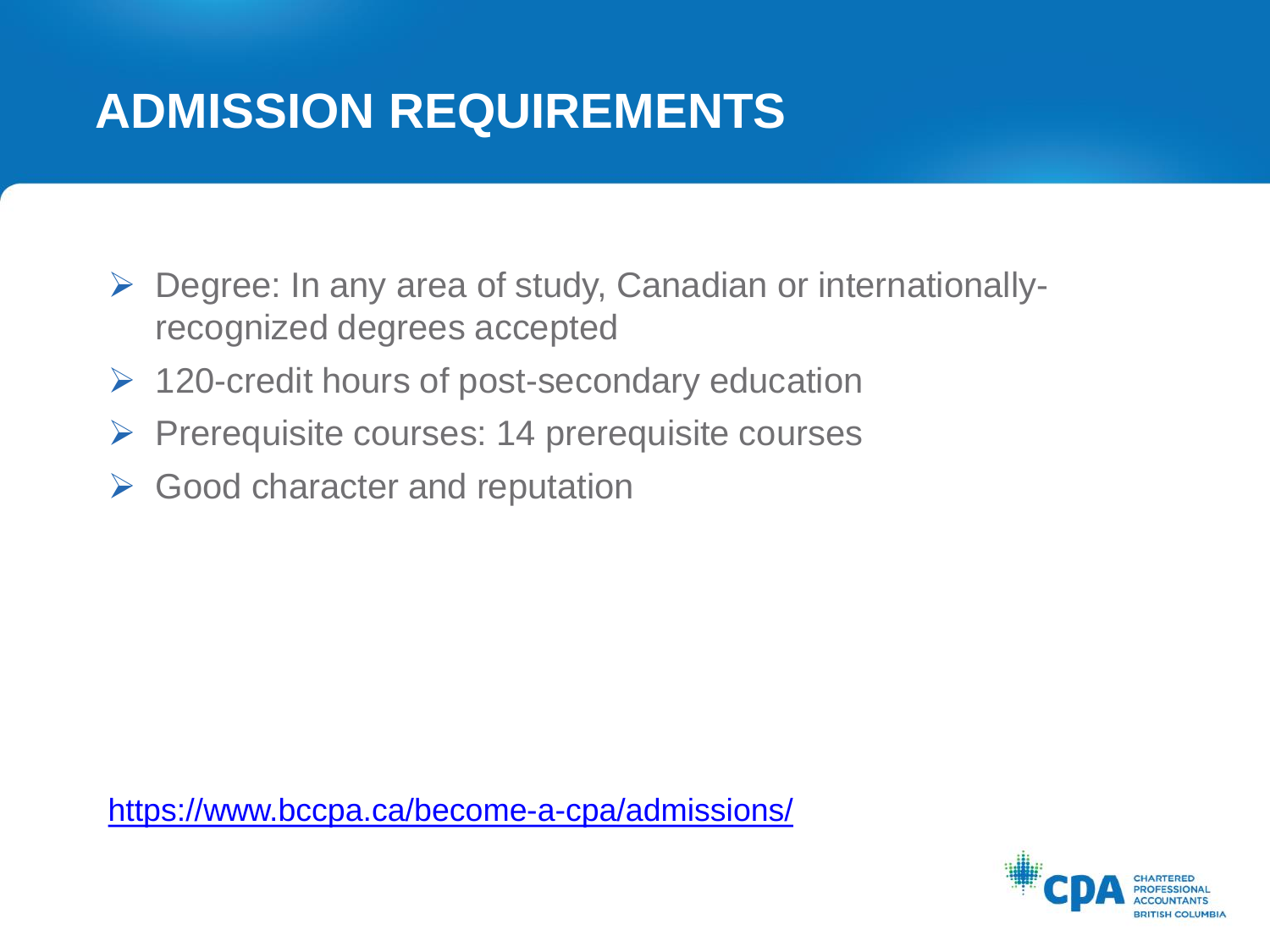### **TRANSFER CREDIT GUIDES**

 $\triangleright$  Outline the prerequisite course equivalents offered by publicly recognized universities and colleges in BC and the Yukon, which are required for entry into the CPA PEP

<https://www.bccpa.ca/become-a-cpa/admissions/transfer-credit-guides/>

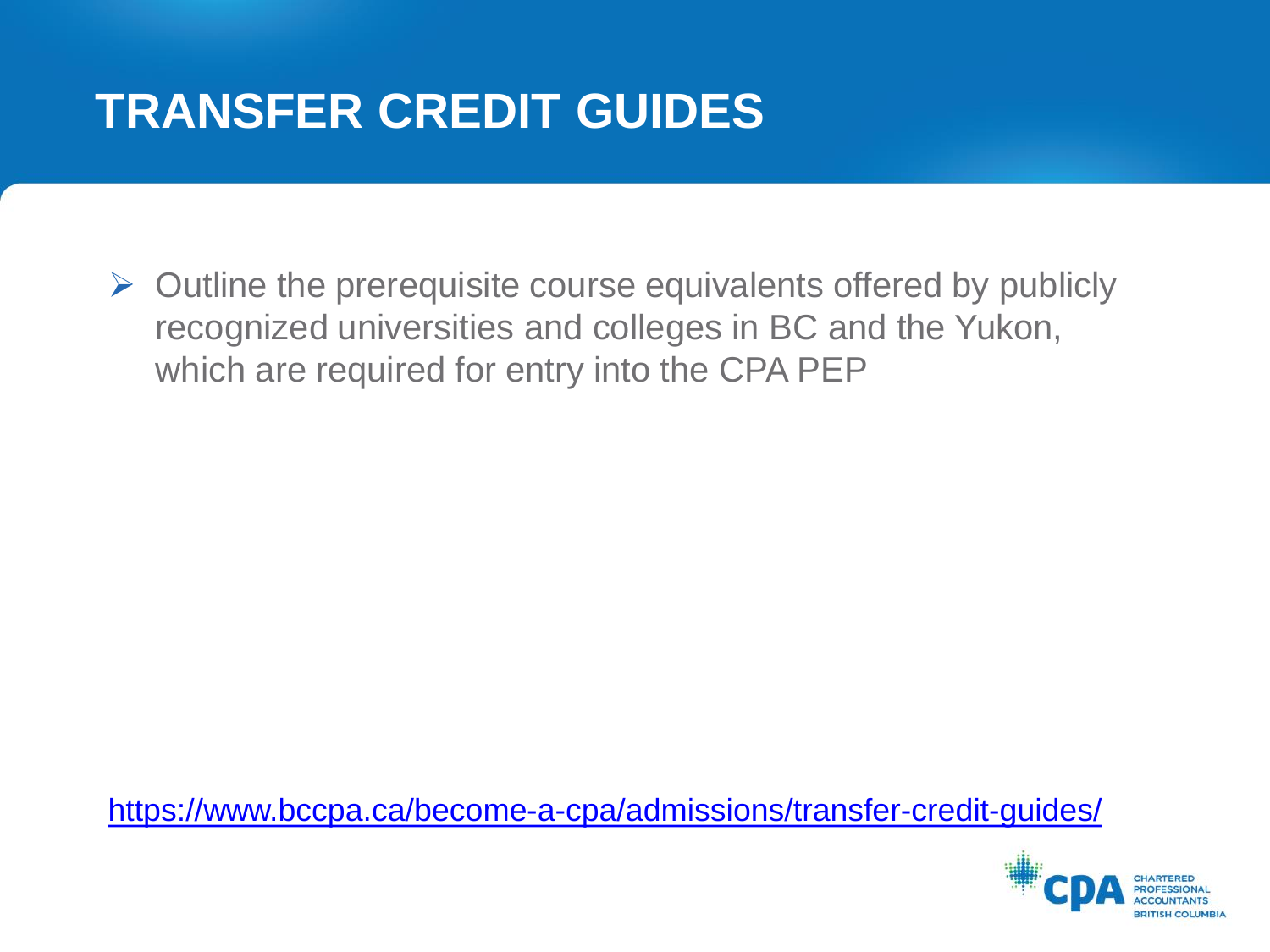### **APPLICATION STEPS**

- 1. Create a profile
- 2. Request and pay for transcript assessment
- 3. Have documents submitted
- 4. Submit program admission application
- 5. Register for a module

<https://www.bccpa.ca/become-a-cpa/admissions/application-steps/>

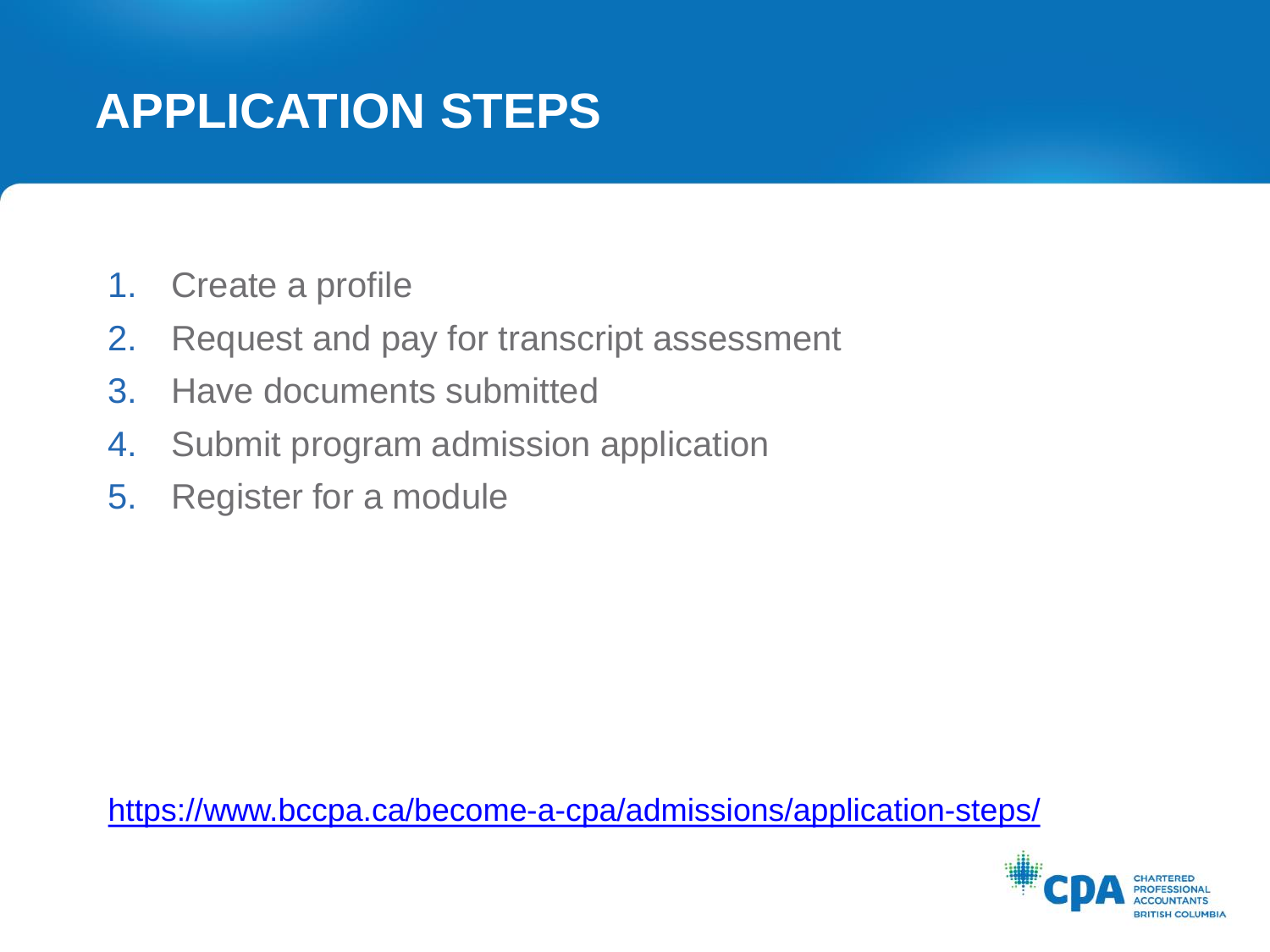

## **CPA CAMPUS AMBASSADOR PROGRAM**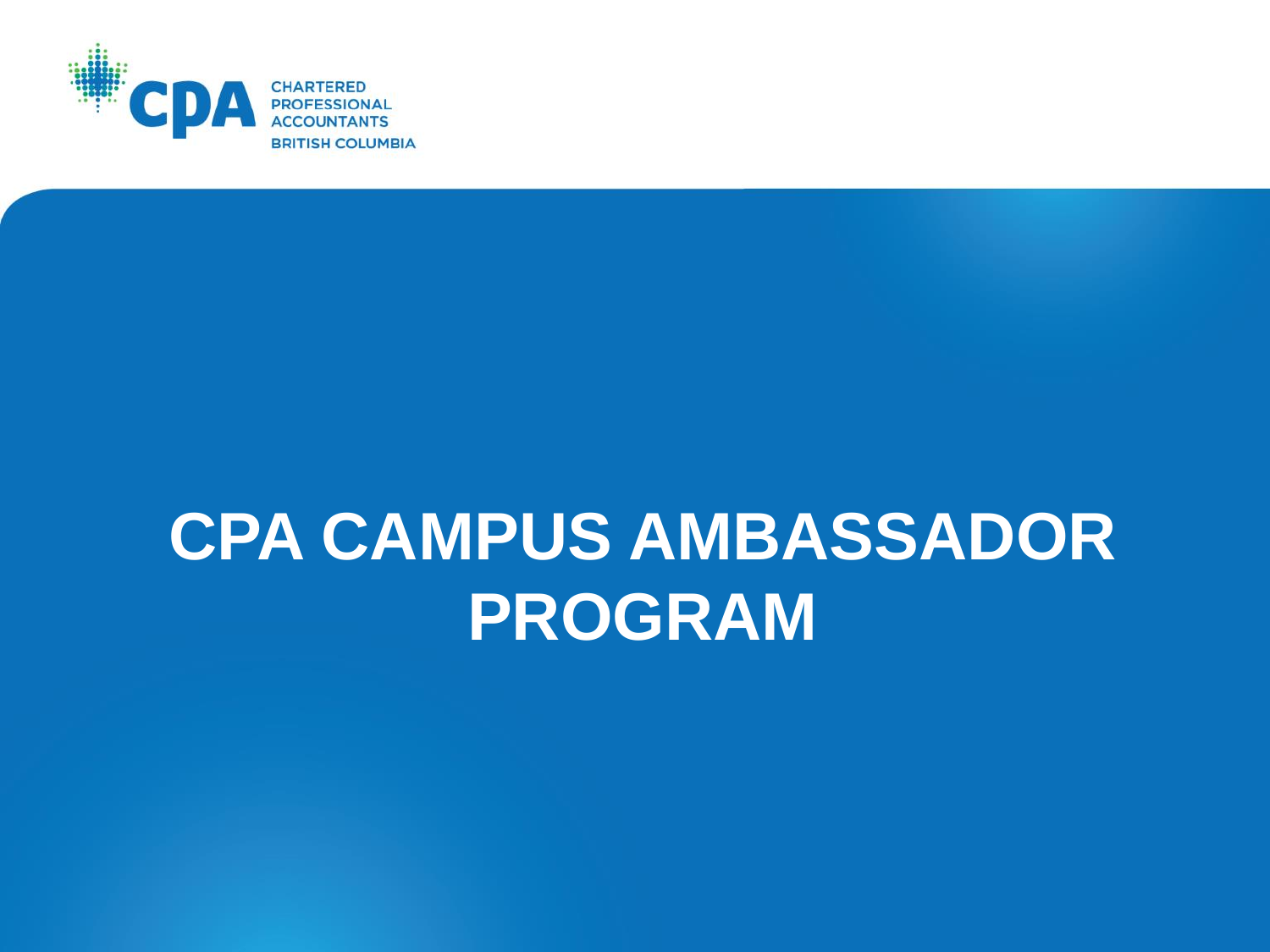### **ROLE OVERVIEW**

- $\triangleright$  Represent the CPA brand with integrity by sharing key messages:
	- $\triangleright$  CPA is the preeminent business and accounting designation across Canada
	- $\triangleright$  CPAs are trained to serve the public and have an ongoing commitment to higher standards and best practices of the profession
	- $\triangleright$  CPAs are high-earning professionals with flexible career paths
- $\triangleright$  Be comfortable speaking with university students about the CPA designation, answering questions, and participating in events that support recruitment

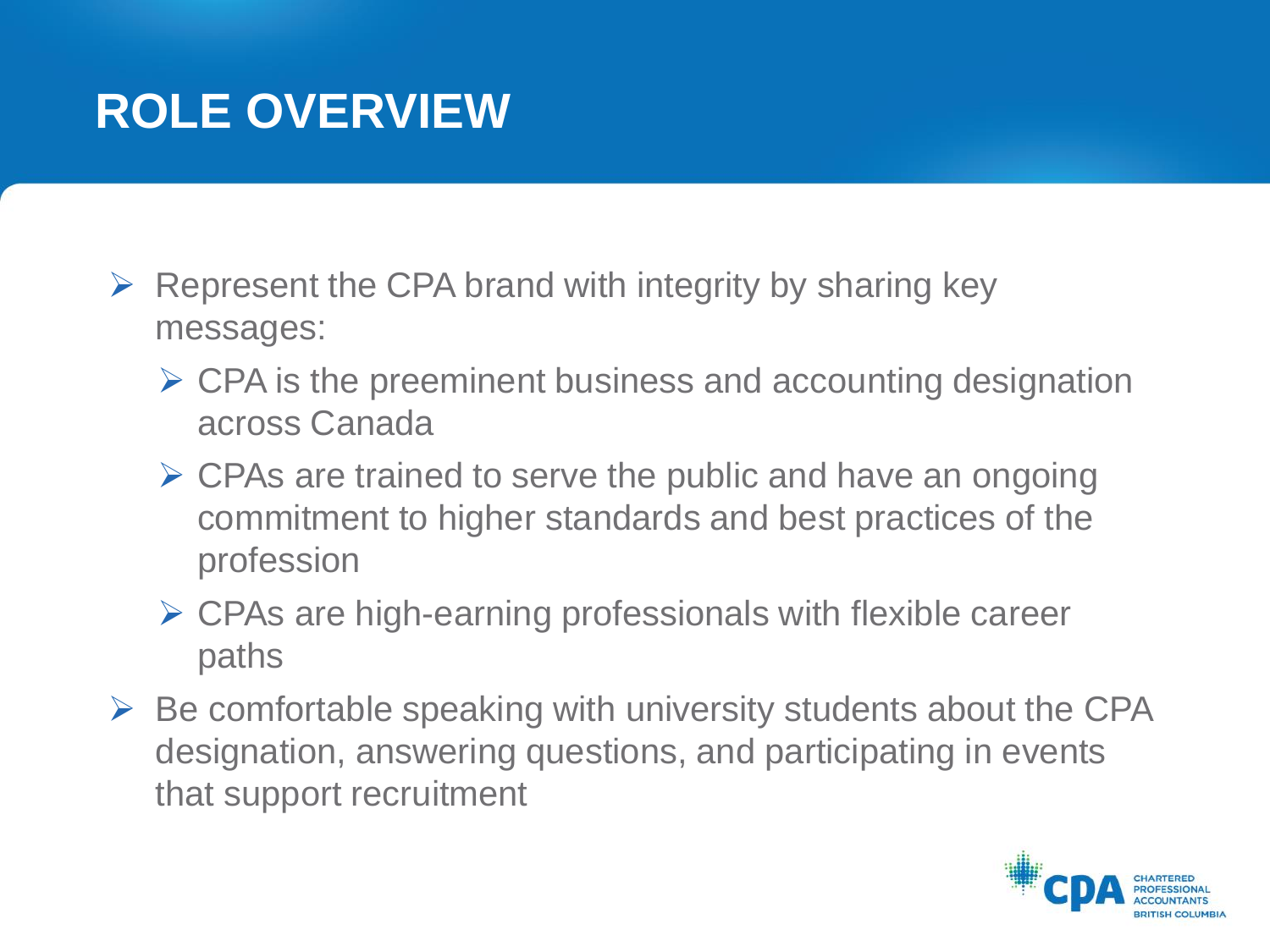### **EXAMPLES OF TASKS**

- $\triangleright$  Act as a liaison for students interested in: accounting and the CPA designation
- Monitor your ambassador email
- $\triangleright$  Answer high-level questions about the CPA program
- ▶ Represent CPA at post-secondary events, career fairs, and information sessions alongside CPABC staff
- $\triangleright$  Identify and market campus events and opportunities relevant to students interested in accounting and the CPA designation
- **► Increase CareerConnect newsletter sign-ups**
- $\triangleright$  Take initiative and create opportunities to support peers' and your own development

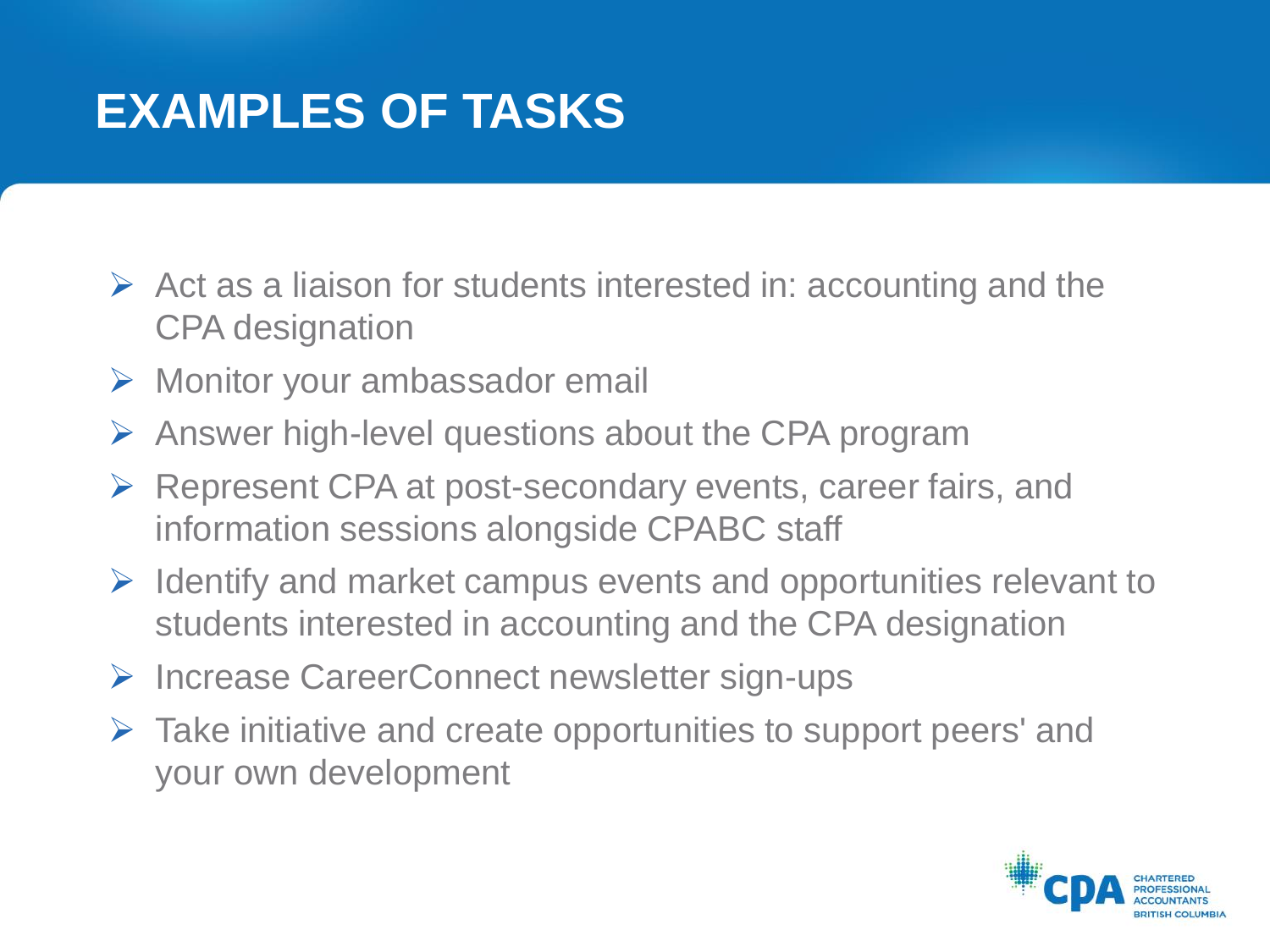### **VOLUNTEER BENEFITS**

- $\triangleright$  Expand your network in accounting/ finance by connecting with CPAs, employers, and other students
- $\triangleright$  Build your resume by adding in experience you have gained as a Campus Ambassador
- $\triangleright$  Develop communication and leadership skills
- $\triangleright$  Invitation to the annual ambassador appreciation event with the opportunity to win Ambassador of the Year award
- $\triangleright$  Receive a letter of reference upon request

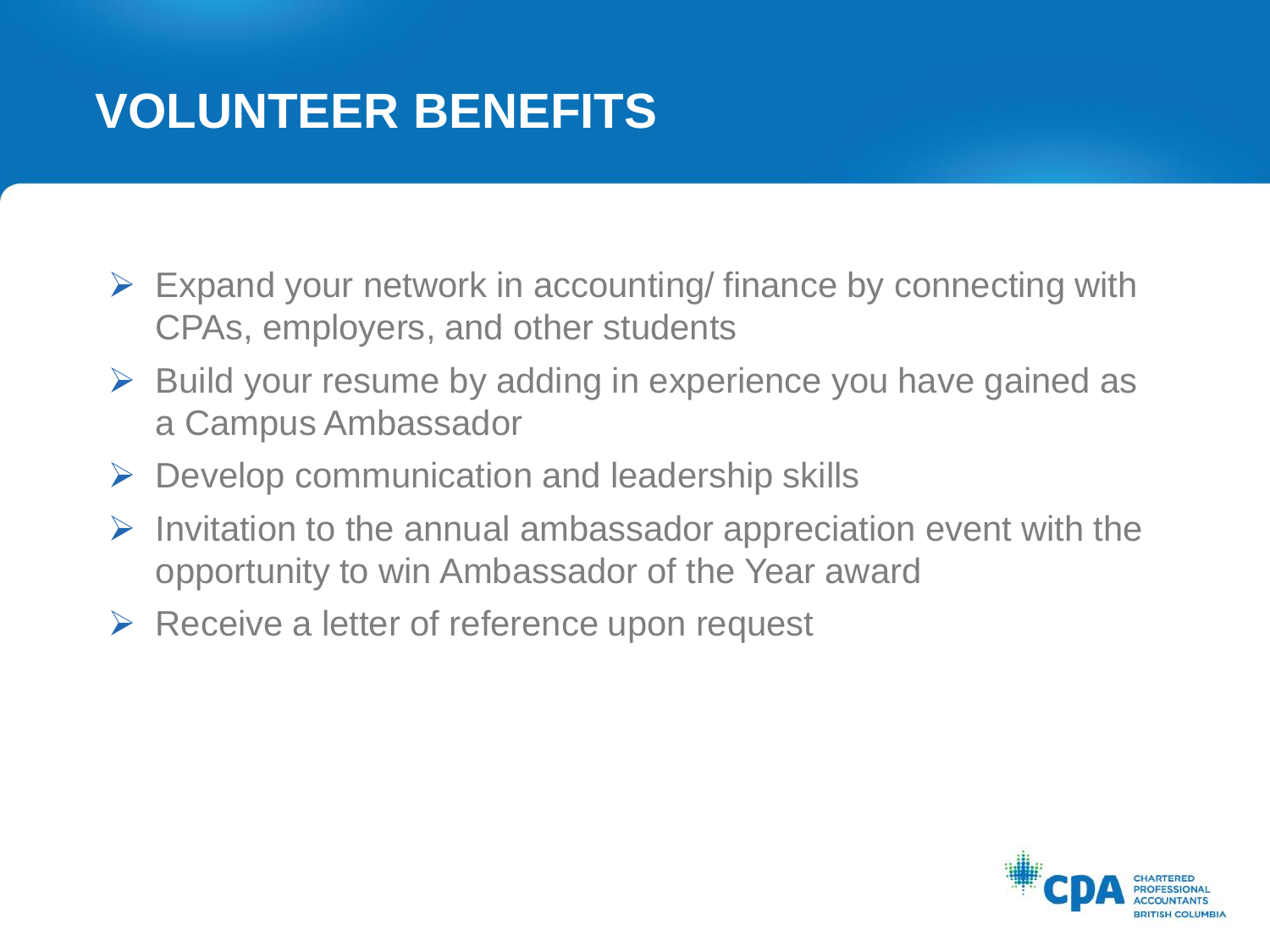### **SUPPORT AND RESOURCES**

- $\geq 1$ -1 check-ins with Rebecca and/ or Louisa
- $\triangleright$  Let either Rebecca or Louisa know if you would like to share during the monthly sessions what you have accomplished. This is a great opportunity for everyone to exchange thoughts on best-practices
- $\triangleright$  If you receive specific questions about the CPA PEP that you are unsure about, please refer them to the CPABC Student Recruitment team at: [Recruitment@bccpa.ca](mailto:Recruitment@bccpa.ca)

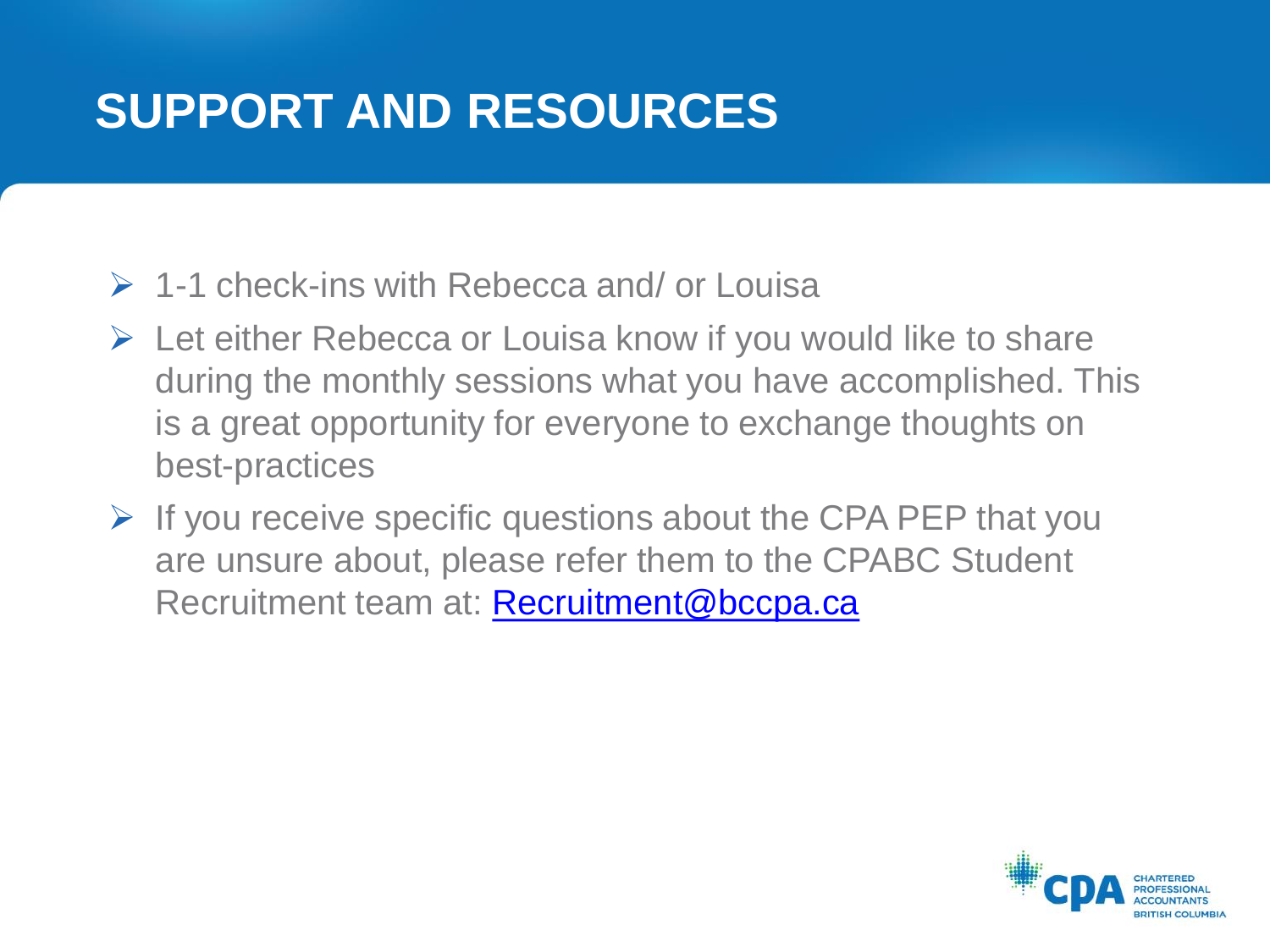### **SUPPORT AND RESOURCES**

#### [Become a CPA](https://www.bccpa.ca/become-a-cpa/) page

- $\triangleright$  Sign up for upcoming information sessions hosted at your postsecondary institutions or posted on the **[CPABC events page](https://www.bccpa.ca/become-a-cpa/events/#sort=date&asc=true)** if you would like to learn more
- $\triangleright$  [Contact page](https://www.bccpa.ca/become-a-cpa/get-involved/cpa-ambassadors/cpa-campus-ambassadors) to connect with each other

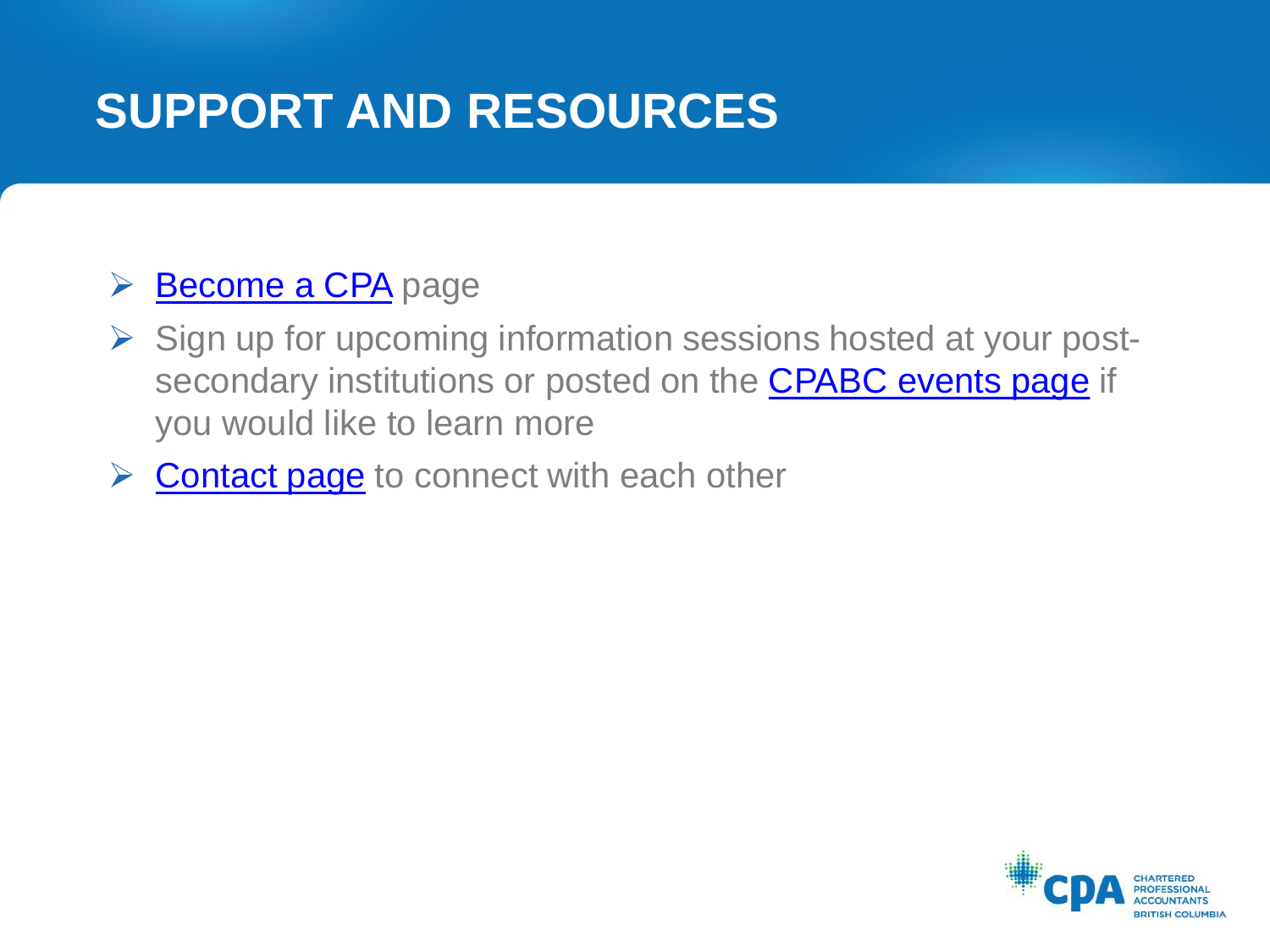

*This slide will continuously be updated with answers to questions you have for everyone's reference. The inquirer will be kept anonymous.*